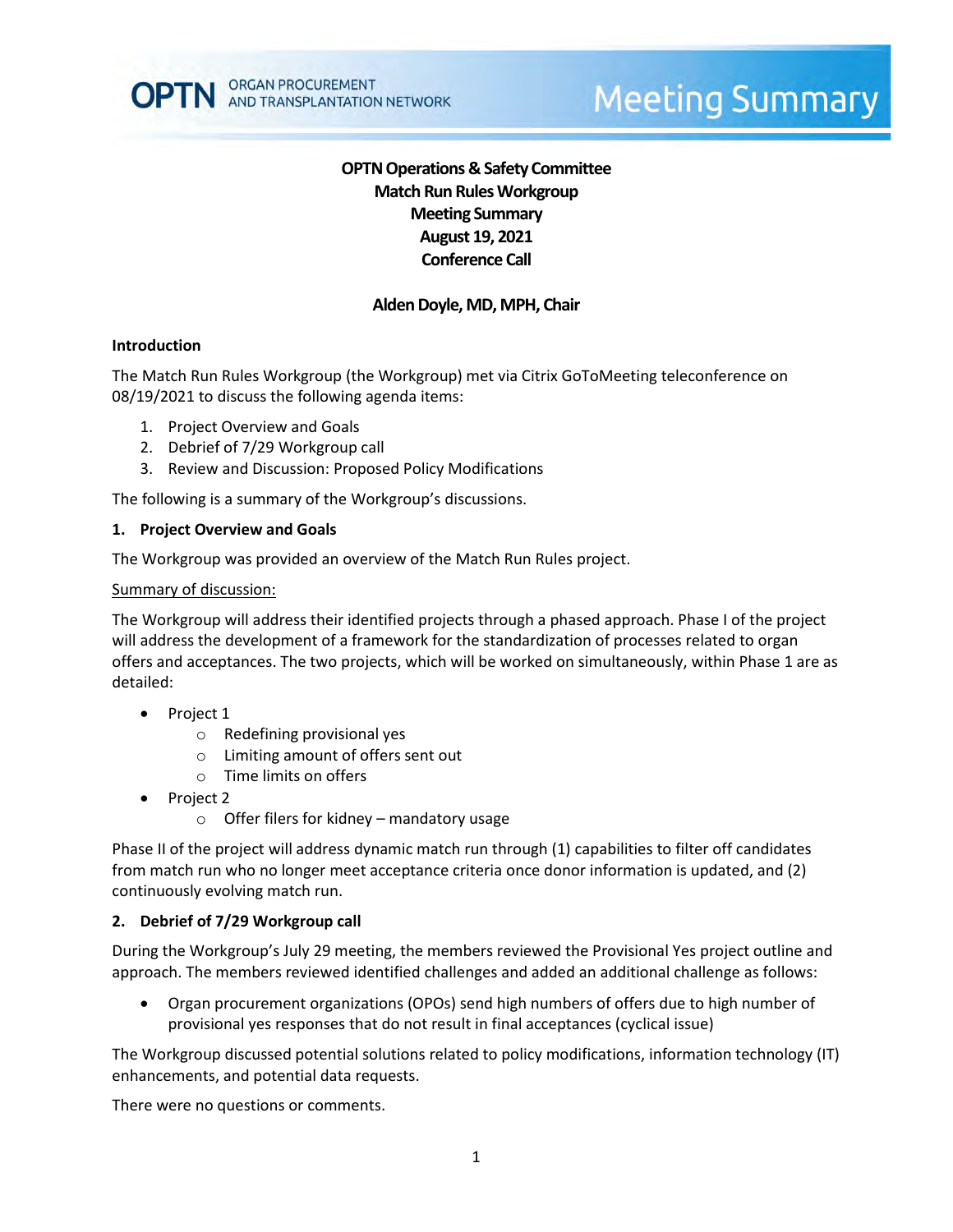#### **3. Review and Discussion: Proposed Policy Modifications**

The Workgroup discussed specific policy modifications related to provisional yes, organ offer, and organ acceptance.

#### Summary of discussion:

The Chair emphasized that while the Workgroup develops potential policy modifications, it will be important to consider how transplant programs will respond to formal expectations placed on their programs.

A member stated that there would be pushback related to the ability to assess each individual organ offer. The member stated that if formal expectations were implemented requiring staff to adequately assess every organ offer that their program receives, they would have to increase their staff by tenfold. The member stated that often times there are incomplete organ offers due to the lack of information provided by OPOs, which presents the challenge to adequately assess organ offers in those specific circumstances. The member added that for donation after cardiac death (DCD) organ offers, they have to call the OPOs to receive more information since DonorNet does not have places to enter relevant DCD information. The member stated that, recently, many organ offers have a note for the transplant program to refer to the attachments for information. The member explained that all of these various nuances lead to a lot of work for transplant program staff to adequately assess each organ offer. Another member added that the time the organ is offered is also important to consider.

The Chair stated one potential policy modification could be that transplant programs within a specified range of top transplant programs on the match run would be held to formal expectations in policy. A member stated that being able to assess how many transplant programs are ahead, not just patients, is crucial. The member added that the top ranges would be dependent on type of organ offer; for kidney offers, the top four or five would be an acceptable range. The Chair asked if that range is still acceptable for high kidney donor profile index (KDPI) kidney offers. The member responded that their center reviews high KDPI kidney offers with their program-specific criteria. The member added that organ offer filters will help screen a lot of offers which will in turn help with the number of organ offers received and reviewed.

Another member stated that DonorNet enhancements, which are being worked on simultaneously by other OPTN Committees, will be helpful in increasing the efficiency of organ offer and acceptance practices. A member asked whether provisional yes is still needed given future DonorNet enhancements. The member responded that in conjunction with those enhancements, policy modifications should be implemented as formal expectations in order to hold transplant programs and OPOs accountable.

A member asked what the number of organ offers would need to be in order to be manageable by current transplant program staff levels. Another member responded that this is a pertinent question but it would be difficult to determine those levels. Another member mentioned the challenges OPOs face with managing multiple back up offers due to the new OPO metrics.

Another member suggested that the processes could be created to be so onerous that transplant programs will only continue forward with provisional yes if their entering of provisional yes is genuine. The Chair responded that based on the current amount of organ offers transplant programs receive it would be difficult to implement such a multi-staged approach.

A member stated that recently, OPOs will use vague verbiage as to whether a transplant program is primary or not. Another member responded that OPTN policy binds OPOs to organ offers. The member explained that the reason OPOs give the vague verbiage is that they do not want to confirm a primary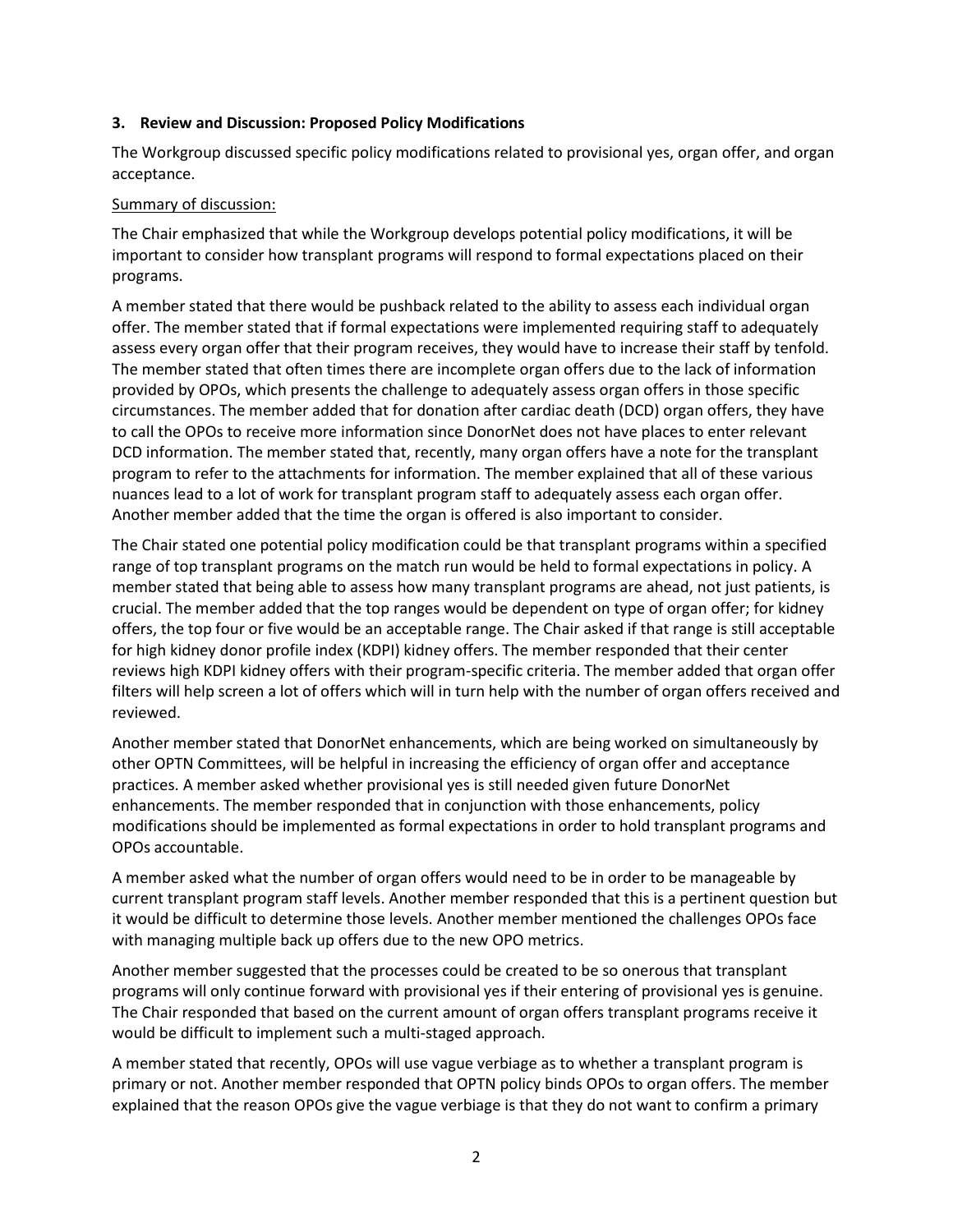kidney offer because they are concerned that the backup liver offer is a liver-kidney multi-organ transplant. The member suggested that multi-organ transplant considerations be made in these policy modifications. The member suggested that the policy could delineate for multi-organ offers to take precedent, so that OPOs are not penalized for withdrawing a single organ offer in order to fill a multiorgan offer.

A member asked if there could be an automatic notification system for when an OPO makes a primary offer, then the next two candidates on the match run with a provisional yes entered receive a notification. Members agreed this to be a reasonable concept.

The Workgroup discussed potential policy modifications for creating formal expectations. The Workgroup discussed these formal expectations would be dependent on transplant programs' ranking on match runs, and those specified rankings to be dependent on organ type.

- Transplant programs must not turn down organ offers based on information that was previously available
- Transplant programs must confirm candidate availability for transplant (there was debate regarding contacting patients for organ offers, discussion detailed below)
- Transplant programs must review candidate's medical record
- Transplant programs must confirm surgeon availability
- Transplant programs must evaluate organ offers to see if the offer immediately meets any of their internal refusal reasons (the Workgroup recognized this should be accomplished through application of organ offer filters)
- Transplant programs must assess histocompatibility (the Workgroup discussed further specifics, discussion detailed below)
- Transplant programs must assess whether the candidate has had a recent COVID-19 exposure
- Transplant programs must document a patient's consent to receiving increased risk organs before receiving organ offers (i.e. transplant programs must not deny organ offers on the basis that it is Hepatitis C Virus positive)

In regards to confirming patient availability for transplant, the Workgroup members had the following discussion. A member stated that it is not ethically responsible to contact a patient for a potential kidney offer if they are fifth on the match run. The member stated it is a reasonable expectation to check the candidate's electronic medical record, check if the candidate has been seen by a medical professional recently, and check if the surgeon would be available to perform the transplant. A member asked if it is appropriate to contact a patient that is third on a kidney match run. The member responded that is not appropriate, and that a formal expectation which requires contacting patients further than back up also would require more transplant program staff.

In regards to assessing histocompatibility, a member stated that it may be difficult due to various internal transplant program policies and practices. A member asked if having a negative virtual crossmatch is a reasonable expectation. The member suggested that the expectation could be outlined to require virtual crossmatch unless the candidate has a high calculated panel reactive antibody (cPRA). The member explained that there may be pushback to this expectation because of staffing availability to perform virtual crossmatches.

The Chair encouraged members to continue to consider potential policy modifications to enhance organ offer and acceptance efficiencies.

There were no additional comments or questions. The meeting was adjourned.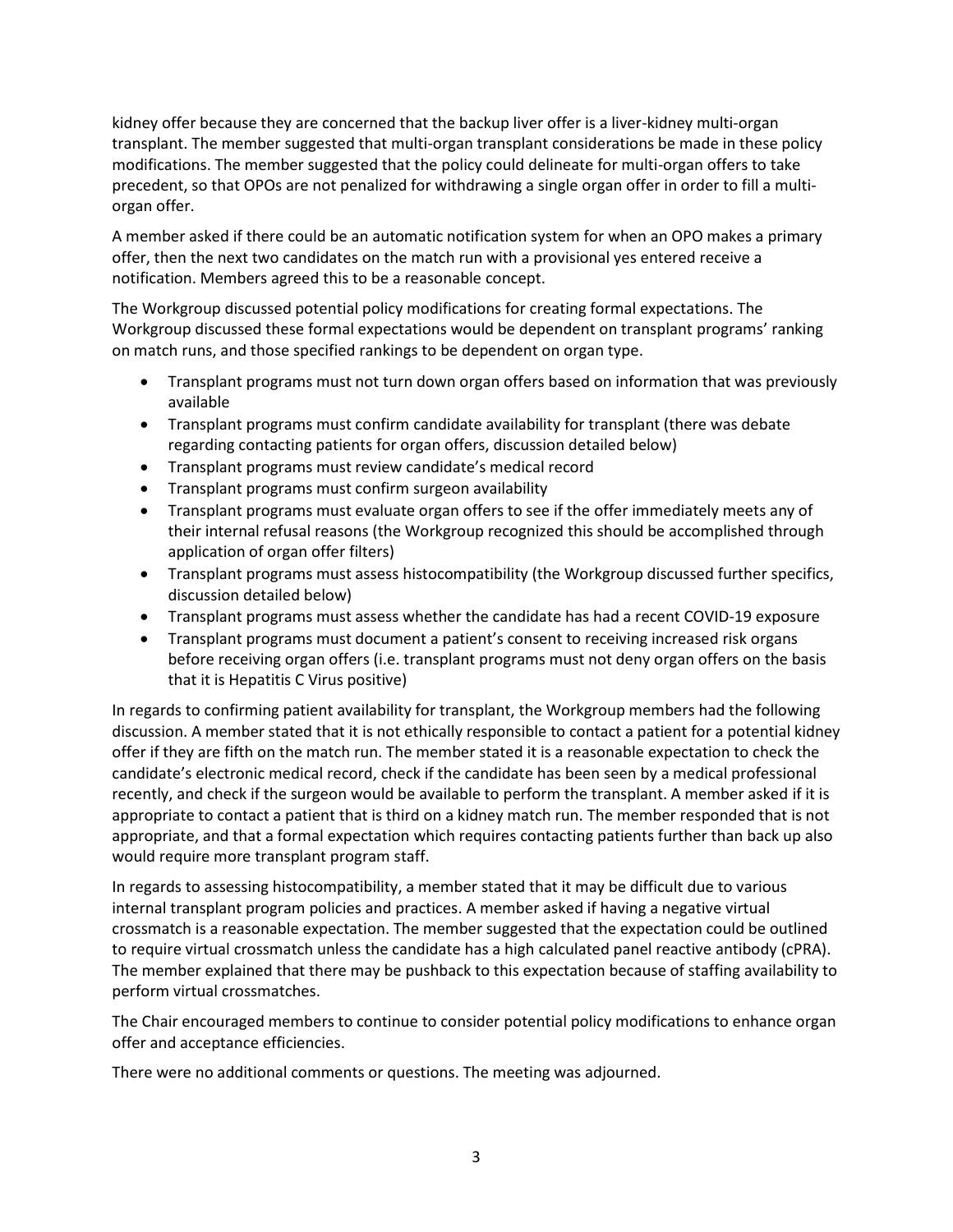# **Upcoming Meetings**

- September 16, 2021 (teleconference)
- October 21, 2021 (teleconference)